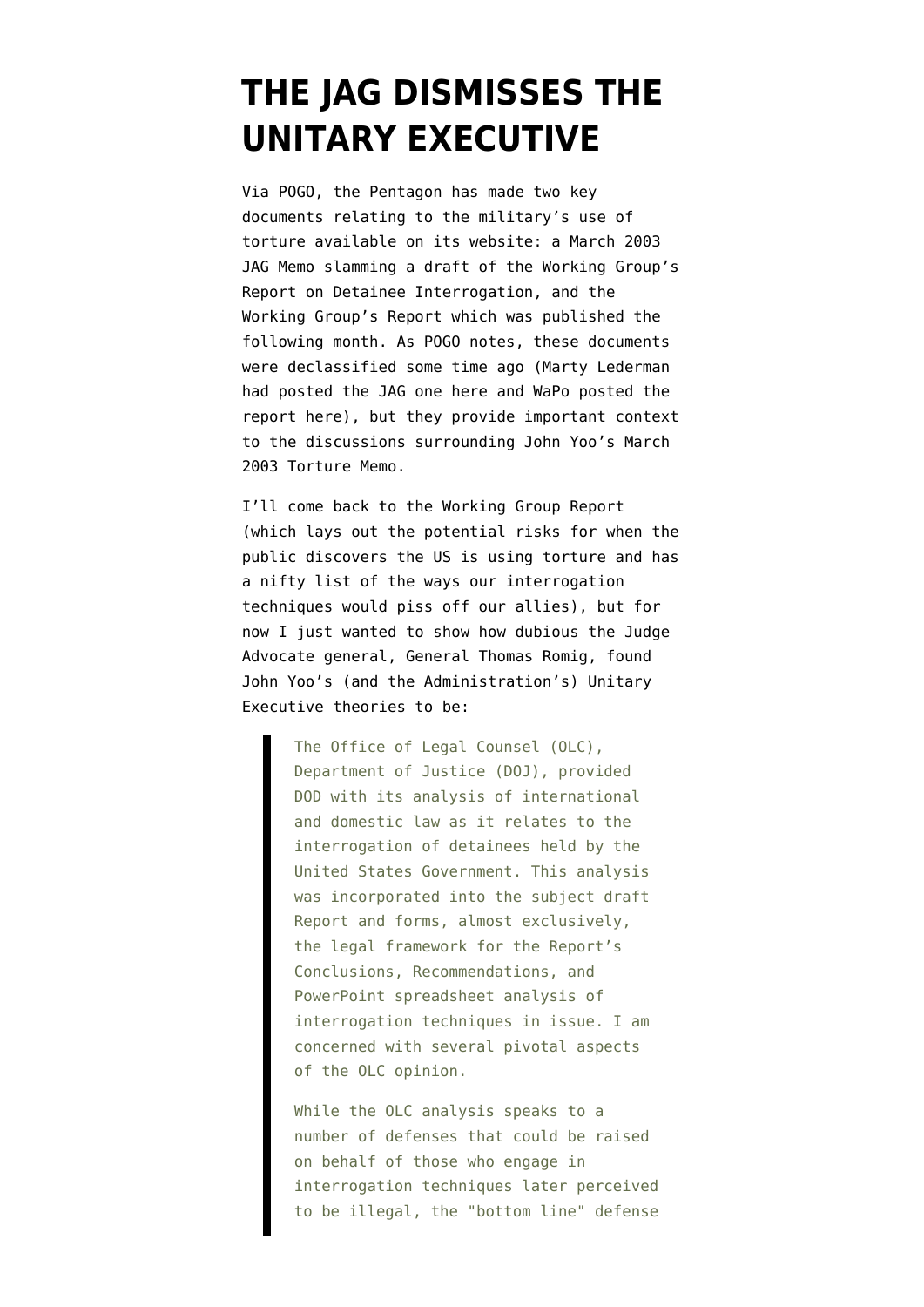proffered by OLC is an exceptionally broad concept of "necessity." This defense is based on the premise that any existing federal statutory provision or international obligation is unconstitutional per se, where it otherwise prohibits conduct viewed by the President, acting in his capacity as Commander-in-Chief, as essential to his capacity to wage war. I question whether this theory would ultimately prevail in either the U.S. courts or in any international forum. If such a defense is not available, soldiers ordered to use otherwise illegal techniques run a substantial risk of criminal prosecution or personal liability arising from a civil lawsuit.

The OLC opinion states further that customary international law cannot bind the U.S. Executive Branch as it is not part of the federal law. As such, any presidential decision made in the context of the ongoing war on terrorism constitutes a "controlling" Executive act; one that immediately and automatically displaces any contrary provision of customary international law. This view runs contrary to the historic position taken by the United States Government concerning such laws and, in our opinion, could adversely impact DOD interests worldwide. On the one hand, such a policy will open us to international criticism that the "U.S. is a law unto itself." On the other, implementation of questionable techniques will very likely establish a new baseline for acceptable practices in this area, putting our service personnel at far greater risk and vitiating many of the POW/detainee safeguards the U.S. has worked hard to establish over the past five decades. [bold my emphasis]